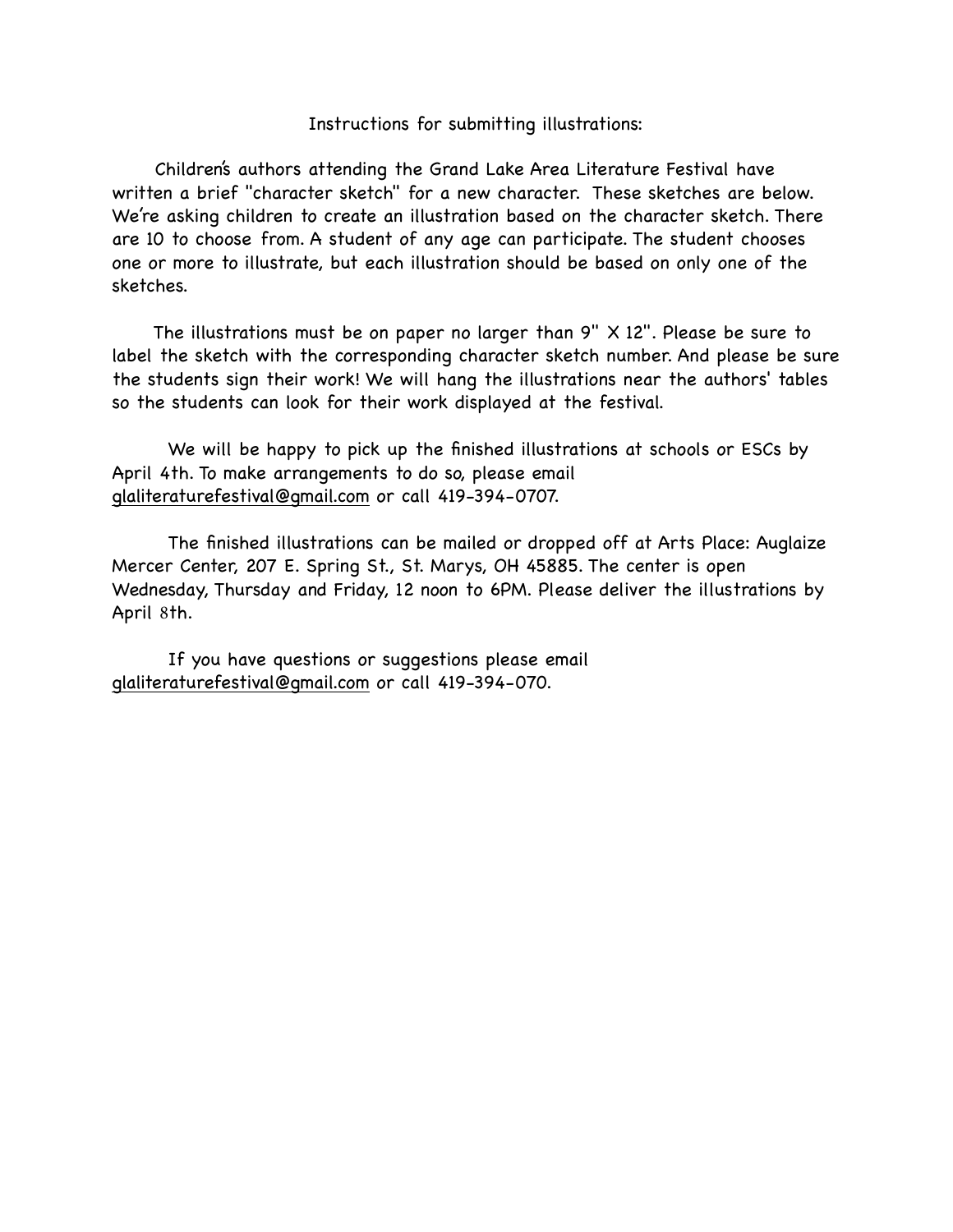## Character Sketches:

1. I'm Sally, the Super Sleepy Sloth. I spend my days lounging around, hiding high up in the trees. Trust me, it's the best seat in the house: the jungle canopy has the best views in all the jungle, is filled with the best leaves and twigs to munch on, and, best of all, is the perfect napping spot. Yes, as my nickname gives away, I love to sleep! In fact, I sleep more than 15 hours every day. Call me crazy, but that's just my style. Even when I am awake, I move lazily. I'm never in a hurry or worried, which can annoy my other jungle friends. But I believe it's always best to go at your own pace.

2. Penny Ann loves to wear her favorite sweater with a great big pocket. Each day she puts something different in her pocket like a candy cane from Granny, extra paint brushes, or her favorite book. On Saturday she wears her sweater with corduroy pants that have a patch on one knee, but her pocket is empty for the first time in days because . . . her dad is taking her to the pet store, and she wants her pocket to be empty and waiting for the perfect pet.

3. Jimmy is Charlie Tractor's best friend. He is an energetic, athletic, friendly 10 year-old boy who loves baseball and playing outside. He loves camping, fishing and hiking. Jimmy is always happy and smiling. He likes to tell jokes and make his friends laugh. Jimmy is Bi-Racial and has dark brown curly hair. Jimmy's Mom is Black and Jimmy's Dad is White. Jimmy is a great friend to Charlie.

4. Casey Morgan is eleven-years-old and in the sixth grade. She's the kind of person who wears holiday-themed tee-shirts even when it's not the holiday. (For example, she wears a shamrock shirt in the fall.) Casey is like a balloon with too much air and will tell you things even if you don't ask. When she's excited about something, she'll call it "brilliant." Casey does yoga and likes to "gather her Zen." She's also in the forensic science club at school and is helping her friend Felix track down the dad he's never met. Casey has an older sister, a younger brother, and a puppy named Pepper, which is short for Peppercorn.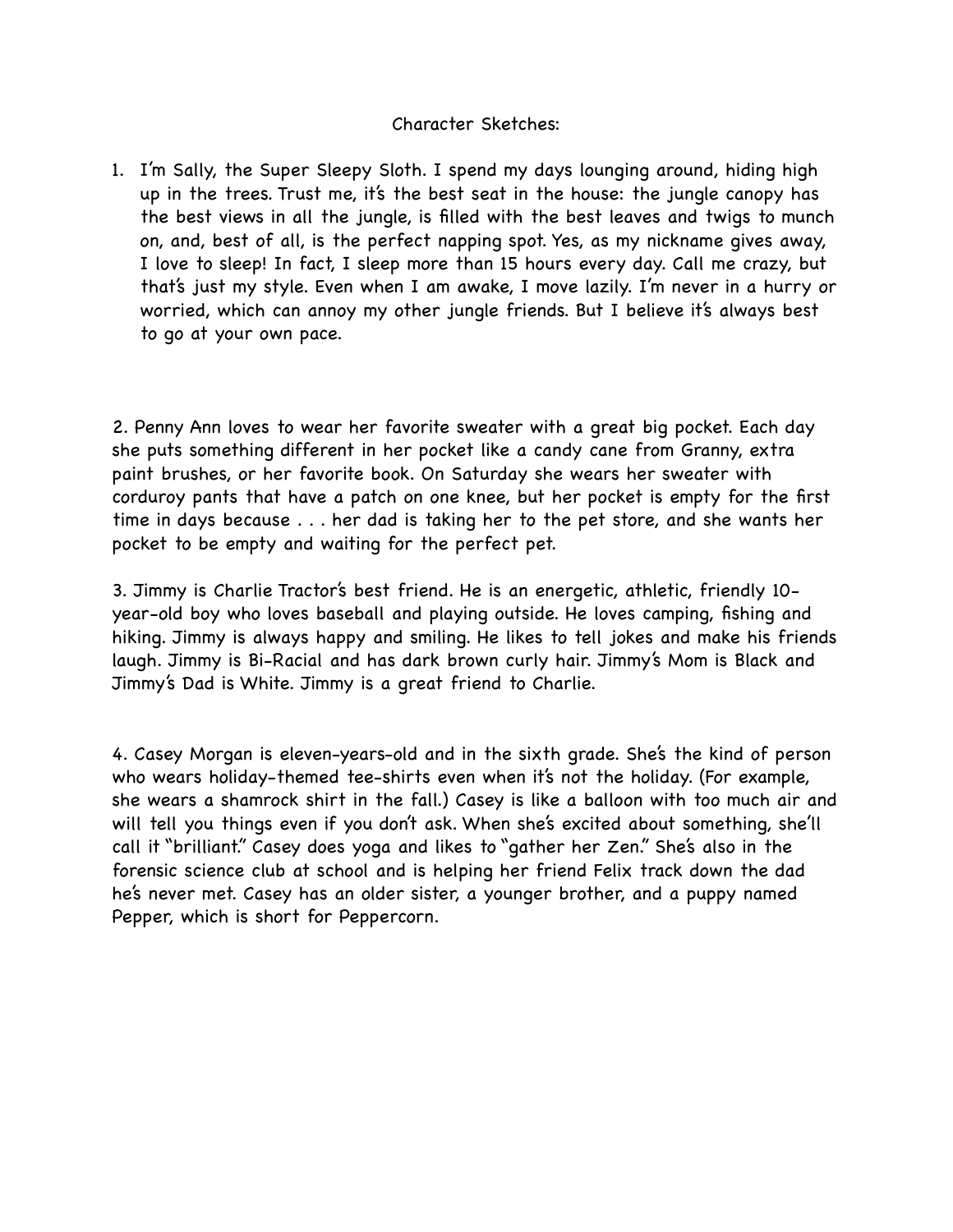5. Some trees live in Forestville or Mountainside. Some live in Charming Park or Cozy Yard. Not Biloba. Her roots are in Cementland. It's no place for softies. Trucks spritz salt. Buses poof pollution. Icky things get tangled in her branches. Don't even get her started on dogs. Most people pass right by, though some insult her fragrant seeds or mistake her trunk for a bulletin board or use her base for a trash can. But Biloba is no marshmallow! She digs her roots deep and shoots her branches high. Sturdy and steady - that's her motto.

6. Patty loved to read books, lots of books, all kinds of books. Reading sparked her imagination. Patty dreamed of all of the things she would be when she grew up.

Maybe I'll be a code breaker, a spy, or work for the FBI

 Perhaps I'll be a circus performer. I could soar through the air on a flying trapeze or balance atop of a sparkly horse.

 $Or \ldots$ 

I could be an astronaut.

Sometimes, when Patty shared her dreams, people laughed. Others said she couldn't be what she wanted to be. Still others said they were jobs more suited for boys than for girls. Patty went from sad to mad. She would prove them wrong, all of them.

Why can't I be what I want to be? It's not like I'm wishing to be a unicorn, even though that would be really fun - after all, unicorns fly. I'll be myself and I'll be unstoppable. Just watch me!

7. Lola was feisty and funny. Her parents often rolled their eyes when they saw what she chose to wear to school.

8. Virginia, Ginny, as her family called her, sat on the roof of the hog barn, the summer's hot sun warming her brown skin. On her lap was her journal, a sacred notebook where she wrote down tales she heard from her family. Stories swirled around her like the fireflies that burned at night.